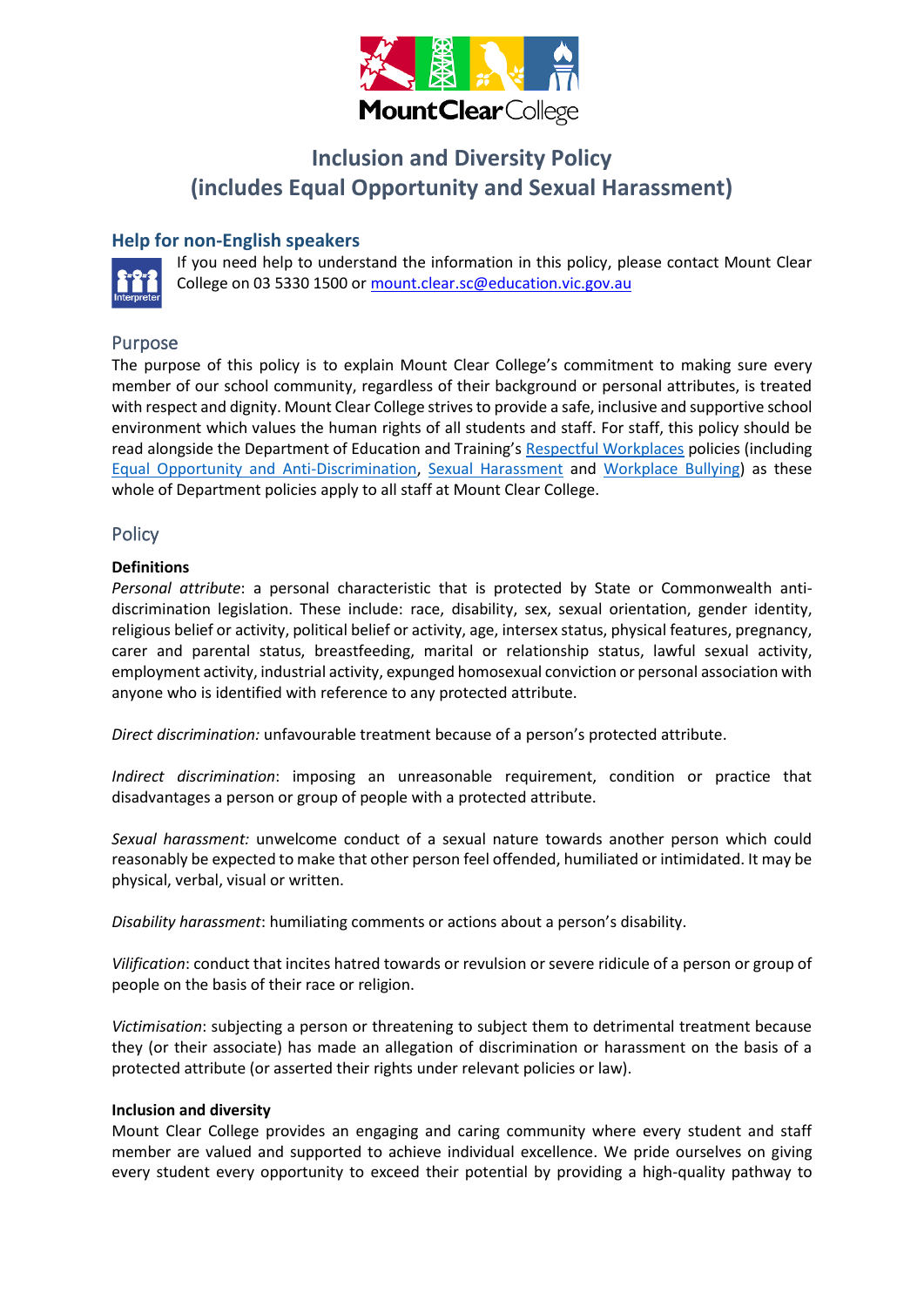success. Engagement with the community and promotion of diversity are valued at Mount Clear College. Our staff provide excellent learning environments that are safe, engaging and stimulating, and promote individual wellbeing as essential achieving educational success.

Mount Clear College is committed to creating a school community where all members of our school community are welcomed, accepted and treated equitably and with respect regardless of their backgrounds or personal attributes such as race, language, religious beliefs, gender identity, disability or sexual orientation so that they can participate, achieve and thrive at school.

Mount Clear College acknowledges and celebrates the diversity of backgrounds and experiences in our school community and we will not tolerate behaviours, language or practices that label, stereotype or demean others. At Mount Clear College we value the human rights of every student and we take our obligations under anti-discrimination laws and the Charter of Human Rights and Responsibilities seriously.

Mount Clear College will:

- actively nurture and promote a culture where everyone is treated with respect and dignity
- ensure that students are not discriminated against (directly or indirectly) and where necessary, are reasonably accommodated to participate in their education and school activities(eg schools sports, concerts, year level celebrations and whole school activities including camps and excursions) on the same basis as their peers
- acknowledge and respond to the diverse needs, identities and strengths of all students
- encourage empathy and fairness towards others
- challenge stereotypes that promote prejudicial and biased behaviours and practices
- contribute to positive learning, engagement and wellbeing outcomes for students
- respond to complaints and allegations appropriately and ensure that students are not victimised.

Mount Clear College has a strong commitment to celebrating, and has a whole school commitment to, diversity. Whole school programs are implemented to ensure current and up to date education is delivered to support and ensure all students feel valued and safe within our school environment.

Mount Clear College has a range of whole school initiatives and programs that promote inclusion and diversity including:

- Respectful Relationships Rights and Resilience Curriculum
- School Wide Positive Behaviour Framework
- Restorative Practices
- Safe Schools
- Diversity celebration days
- Professional Learning for staff focused on inclusive language and inclusive curriculum

Bullying, unlawful discrimination, harassment, vilification and other forms of inappropriate behaviour targeting individuals or groups because of their personal attributes will not be tolerated at Mount Clear College. We will take appropriate measures, consistent with our *Student Wellbeing and Engagement* and Anti-*Bullying and Anti-Harassment* policies to respond to students who demonstrate these behaviours at our school.

Students who may have experienced or witnessed this type of behaviour are encouraged to speak up and to let their teachers, parents or carers know about those behaviours to ensure that inappropriate behaviour can be addressed.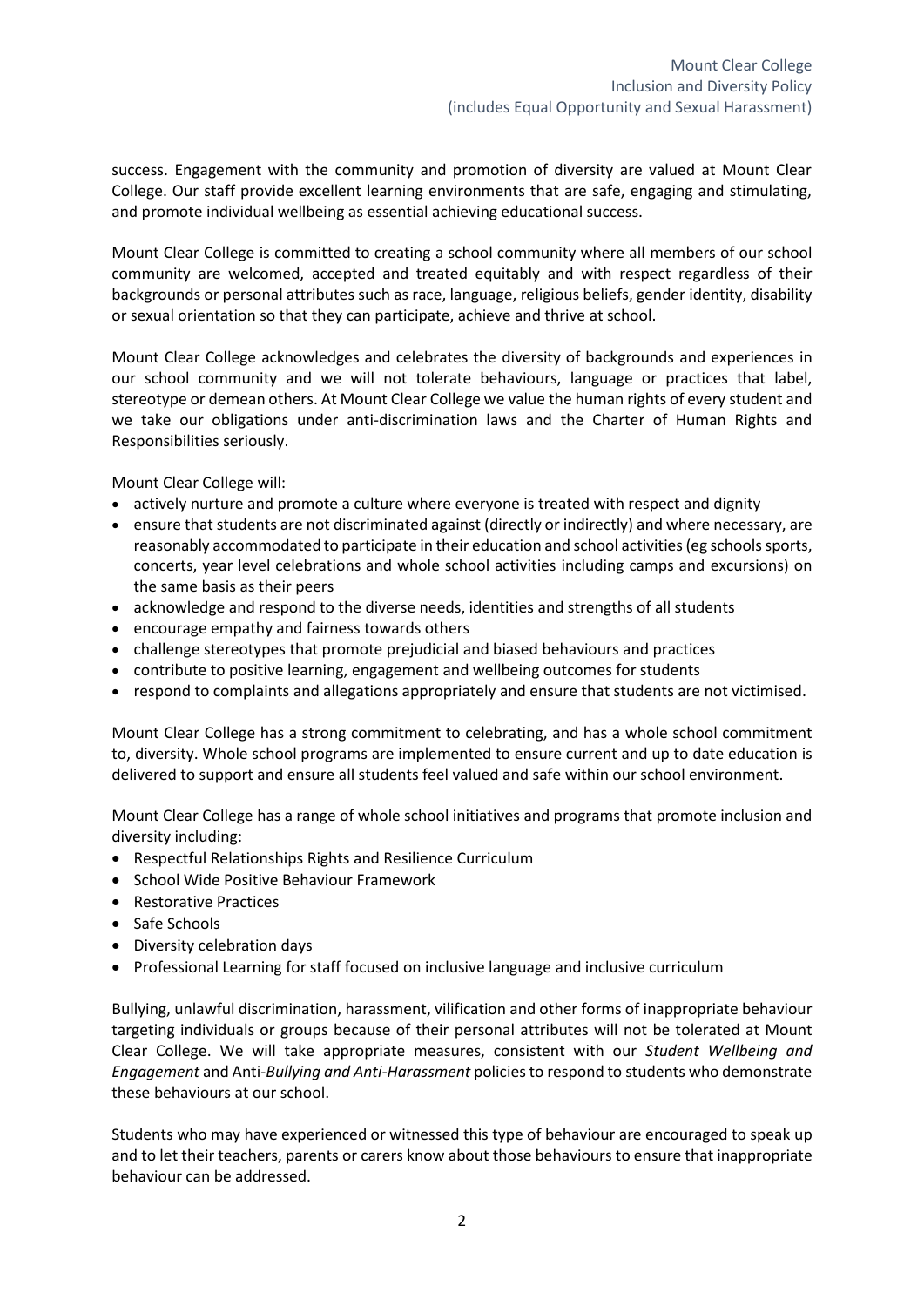Students that are involved in bullying or harassing others on the basis of their personal attributes will be supported to understand the impact of their behaviour in line with our current whole school Positive Behaviour Matrix and School Wide Positive Behaviour Framework and restorative practices.

### **Reasonable adjustments for students with disabilities**

Mount Clear College also understand that it has a legal obligation to make reasonable adjustments to accommodate students with disabilities. A reasonable adjustment is a measure or action taken to assist students with disabilities to participate in their education on the same basis as their peers. Reasonable adjustments will be made for students with disabilities in consultation with the student, their parents or carers, their teachers and if appropriate, their treating practitioners. Our school may consult through Student Support Group processes and in other less formal ways including telephone calls, correspondence and emails. For more information about support available for students with disabilities, and communicating with us in relation to a student's disability, please refer to our school's *Student Wellbeing and Engagement* policy or contact the Inclusion Support Coordinator for further information.

## **Communication**

This policy will be communicated to our school community in the following ways:

- A link to the policy is included in the staff handbook provided to staff during induction
- Policy updates are discussed at staff meetings/briefings and advised on the Bulletin
- Made available publicly on our school website [https://mountclearcollege.vic.edu.au/policies](https://mountclearcollege.vic.edu.au/policies-and-documents)[and-documents](https://mountclearcollege.vic.edu.au/policies-and-documents)
- A link to all school policies is included in transition and enrolment packs
- Students and families will be notified of updates via Compass
- School Council
- Included as annual reference in the school newsletter
- Made available in hard copy from school administration upon request

## **Related Policies and Resources**

- Student Wellbeing and Engagement Policy
- Anti Bullying and Anti Harassment Policies
- School Wide Positive Behaviour Matrix and Framework

For staff, please see the Department's [Equal Opportunity and Anti-Discrimination Policy,](https://www2.education.vic.gov.au/pal/equal-opportunity/policy-and-guidelines) [Sexual](https://www2.education.vic.gov.au/pal/sexual-harassment/policy-and-guidelines)  [Harassment Policy](https://www2.education.vic.gov.au/pal/sexual-harassment/policy-and-guidelines) and [Workplace Bullying Policy](https://www2.education.vic.gov.au/pal/workplace-bullying/policy) which apply to all staff working at our school.

Other relevant Department policies and resources on the Department's Policy and Advisory Library are:

- [Students with Disability](https://www2.education.vic.gov.au/pal/students-disability/policy)
- [Koorie Education](https://www2.education.vic.gov.au/pal/koorie-education/policy)
- [Teaching Aboriginal and Torres Strait](http://www.education.vic.gov.au/school/teachers/teachingresources/multicultural/Pages/koorieculture.aspx) Islander Culture
- [Safe Schools](http://www.education.vic.gov.au/about/programs/health/Pages/safe-schools-coalition.aspx?Redirect=1#link8)
- Supports [and Services](http://www.education.vic.gov.au/school/parents/needs/Pages/supportservices.aspx)
- **Program for Students with Disabilities**